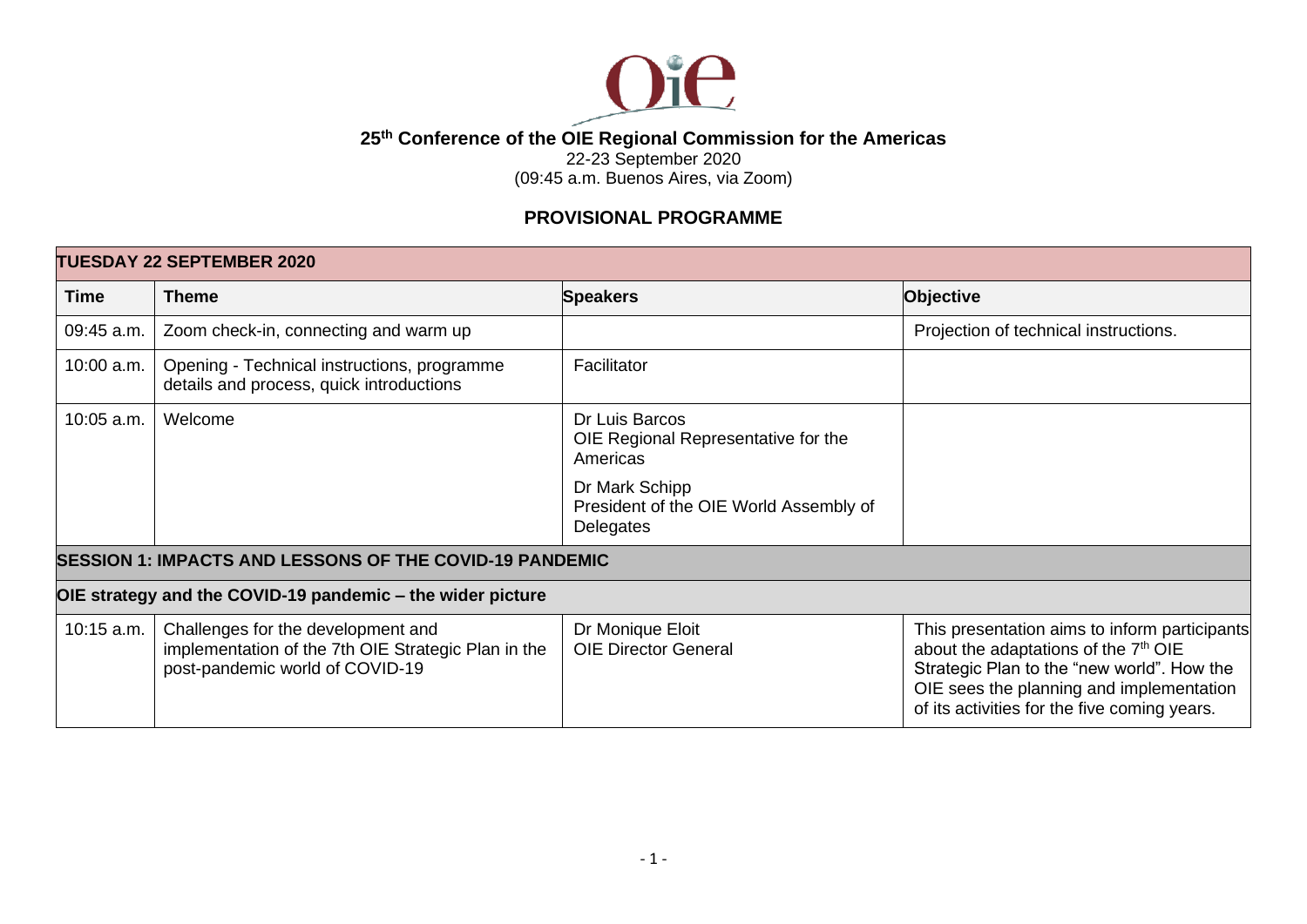| 10:25 a.m. | Adaptation of the activities of the OIE Regional<br>Commission for the Americas during the COVID-19<br>pandemic, lessons learnt and future proposals on<br>the functioning of the OIE in crisis situations             | <b>Dr Mark Trotman</b><br><b>President of the OIE Regional</b><br><b>Commission for the Americas and OIE</b><br><b>Delegate of Barbados</b> | This presentation aims to inform participants<br>on how the Regional Commission<br>coordinated the activities during the<br>pandemic and to provide proposals for<br>future work based on the lessons learnt,<br>including follow up of activities through<br>electronic meetings.              |
|------------|------------------------------------------------------------------------------------------------------------------------------------------------------------------------------------------------------------------------|---------------------------------------------------------------------------------------------------------------------------------------------|-------------------------------------------------------------------------------------------------------------------------------------------------------------------------------------------------------------------------------------------------------------------------------------------------|
| 10:35 a.m. | OIE and the pandemic $-$ group exercise                                                                                                                                                                                | <b>Facilitators</b>                                                                                                                         | Informal participant exercise on how the<br>pandemic is influencing OIE's work.                                                                                                                                                                                                                 |
|            | The pandemic and the Veterinary Services - country lessons                                                                                                                                                             |                                                                                                                                             |                                                                                                                                                                                                                                                                                                 |
| 10:45 a.m. | Country insights and lessons: How Veterinary<br>Services are managing the COVID-19 crisis:<br>surveillance, international certification for trade, and<br>evolution of trade of animal products during the<br>pandemic | <b>Dr Eva Martinez OIE</b><br><b>Delegate of Peru</b>                                                                                       | Summary experiences from 5 countries<br>sharing lessons on providing Veterinary<br>Services during the pandemic, including<br>reflections on best practices.<br>In preparation, please listen to the recorded<br>presentations available in the Conference<br>website under "working material". |
|            |                                                                                                                                                                                                                        | Dr Yobani Gutiérrez Ravelo OIE<br>Delegate of Cuba                                                                                          |                                                                                                                                                                                                                                                                                                 |
|            |                                                                                                                                                                                                                        | Dr Néstor Avendaño<br><b>OIE Delegate of El Salvador</b>                                                                                    |                                                                                                                                                                                                                                                                                                 |
|            |                                                                                                                                                                                                                        | <b>Dr Mark Davidson</b><br><b>OIE Delegate of the United</b><br><b>States of America</b>                                                    |                                                                                                                                                                                                                                                                                                 |
|            |                                                                                                                                                                                                                        | <b>Dr Eduardo Barre</b><br><b>OIE Delegate of Uruguay</b>                                                                                   |                                                                                                                                                                                                                                                                                                 |
| 11:15 a.m. | The pandemic and the Veterinary Services - group<br>exercise                                                                                                                                                           | <b>Facilitators</b>                                                                                                                         | Group work with support from OIE staff for<br>interactions and documentation: How<br>Veterinary Services are managing the<br>crisis? – what works? what did not work?<br>recommendations and conclusions.                                                                                       |
| 11:40 a.m. | The pandemic and the Veterinary Services -<br>plenary feedback and key conclusions                                                                                                                                     | Facilitator                                                                                                                                 |                                                                                                                                                                                                                                                                                                 |
| 11:50 a.m. | <b>Break (10')</b>                                                                                                                                                                                                     |                                                                                                                                             |                                                                                                                                                                                                                                                                                                 |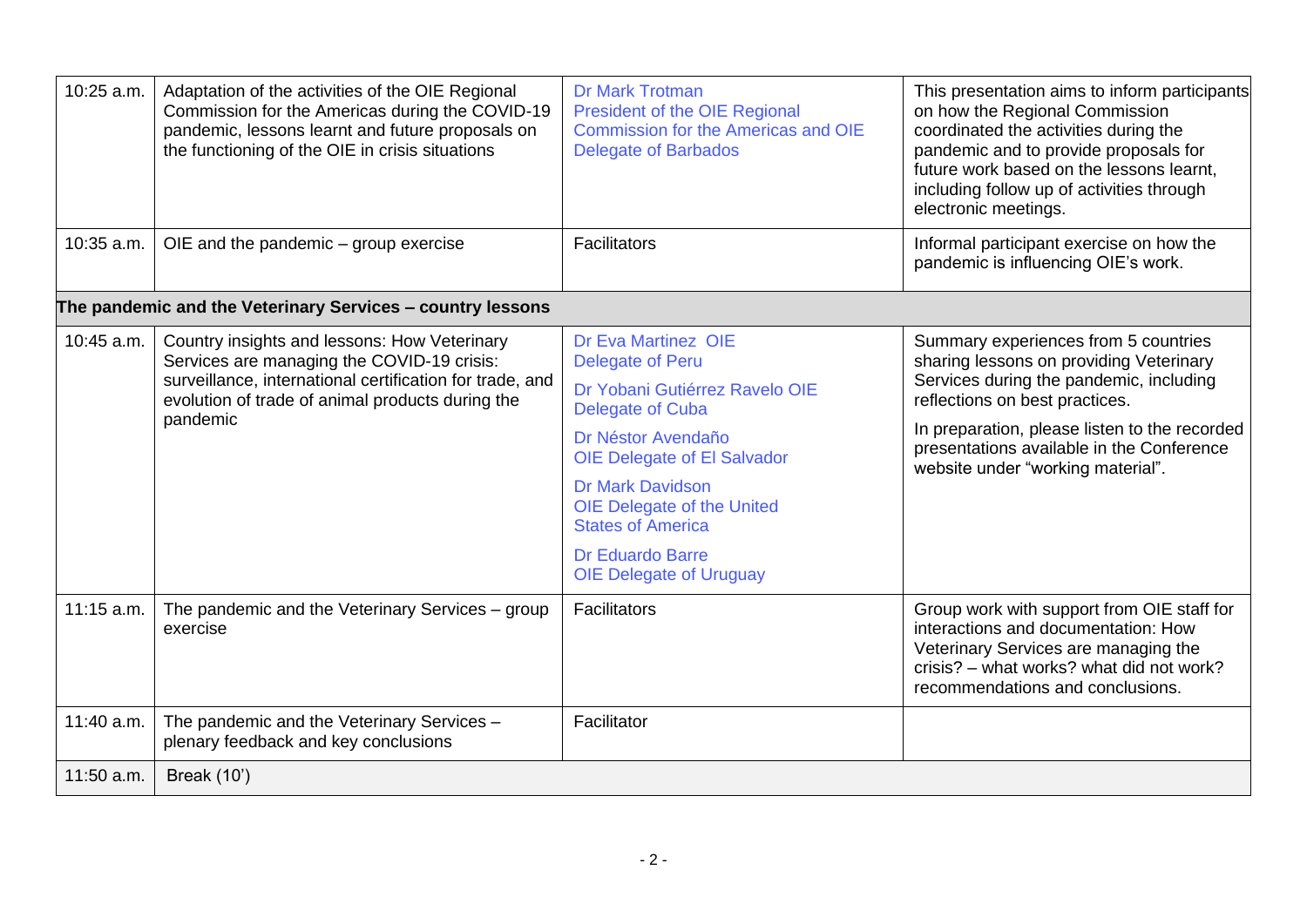| <b>Responding to future pandemics</b> |                                                                                                                                                                                                 |                                                                                                      |                                                                                                                                                                                                                                                                                                              |
|---------------------------------------|-------------------------------------------------------------------------------------------------------------------------------------------------------------------------------------------------|------------------------------------------------------------------------------------------------------|--------------------------------------------------------------------------------------------------------------------------------------------------------------------------------------------------------------------------------------------------------------------------------------------------------------|
| 12:00 p.m.                            | OIE strategy to reduce risk and future disease-spill<br>over events (wildlife health management)                                                                                                | Mr François Diaz<br>Chargé de mission<br><b>OIE Preparedness and Resilience</b><br><b>Department</b> | This presentation will serve as a short<br>discussion starter to inform participants<br>about the importance of wildlife health<br>management (why should we care?), the<br>key issues and challenges for Veterinary<br>Services in this field as well as the emerging<br>directions and priorities for OIE. |
| 12:10 p.m.                            | Wildlife health management - group discussion                                                                                                                                                   | <b>Facilitators</b>                                                                                  | Group work with support from OIE staff for<br>interactions and documentation: The<br>implications of these issues for Veterinary<br>Services in the region.                                                                                                                                                  |
| 12:25 p.m.                            | The potential for a longstanding and sustainable<br>partnership under "One Health" and its impact on<br>Member Countries. FAO, WHO and OIE actions in<br>the framework of the COVID-19 pandemic | <b>Mrs Tianna Brand</b><br>Advisor $-$<br><b>Foresight OIE</b>                                       | This presentation will serve as a short<br>discussion starter. It will introduce and<br>illustrate how the tripartite FAO- WHO-OIE<br>agreement can engage Veterinary Services<br>at regional and at country levels.                                                                                         |
| 12:35 p.m.                            | The One Health Tripartite Agreement - group<br>discussion                                                                                                                                       | <b>Facilitators</b>                                                                                  | Group work with support from OIE staff for<br>interactions and documentation: Ways to<br>engage with the 'One Health' agenda in the<br>region.                                                                                                                                                               |
| 12:55 p.m.                            | Responding to future pandemics - plenary<br>feedback and key conclusions                                                                                                                        | Facilitator                                                                                          |                                                                                                                                                                                                                                                                                                              |
| 1:00 p.m.                             | Close                                                                                                                                                                                           |                                                                                                      |                                                                                                                                                                                                                                                                                                              |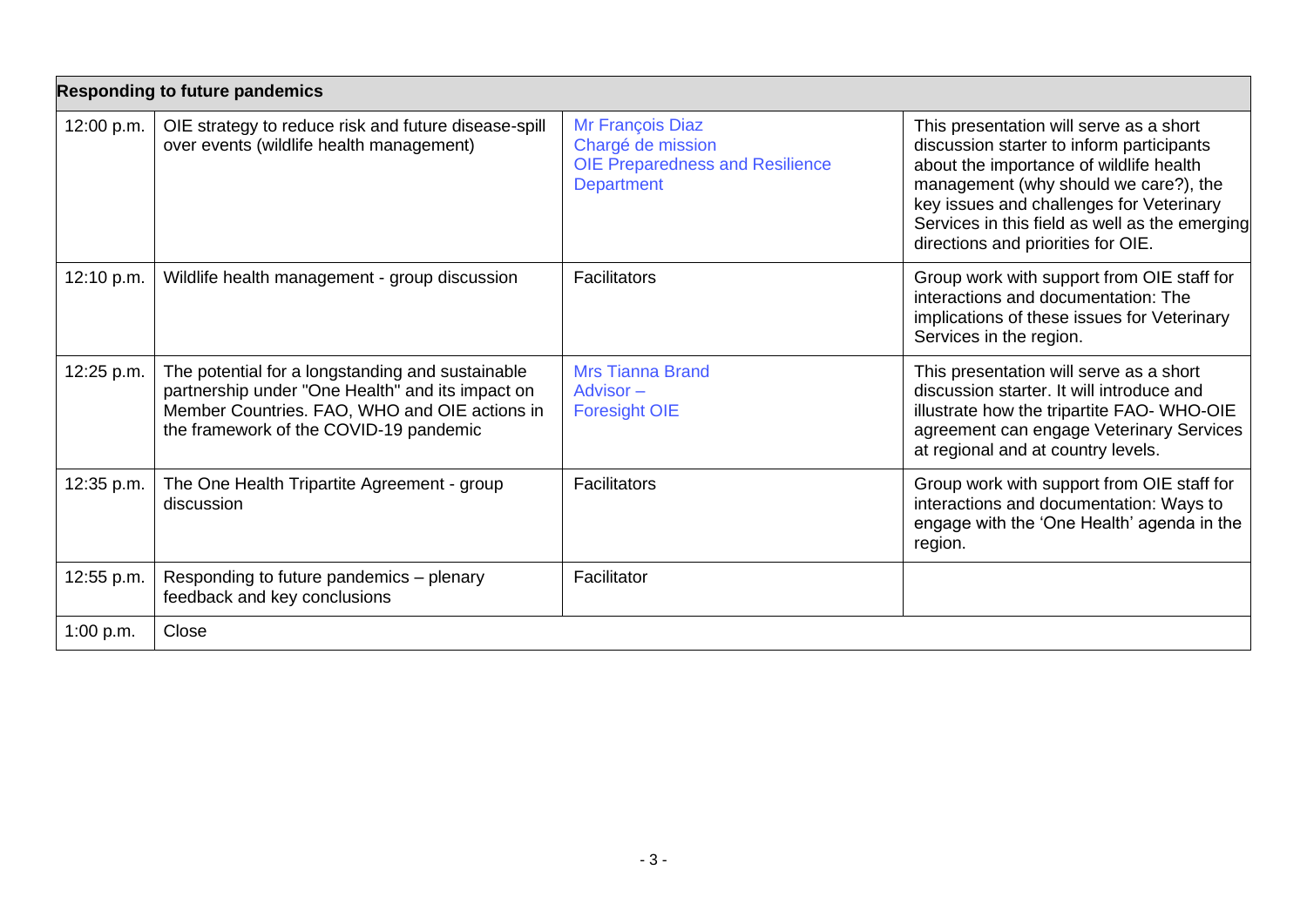## **WEDNESDAY 23 SEPTEMBER 2020**

## **SESSION 2: TECHNICAL TOPICS**

| SLOOIUN Z. TLUI INIUAL TUFIUO |                                                                                                                                                                                 |                                                                                                                          |                                                                                                                                                             |
|-------------------------------|---------------------------------------------------------------------------------------------------------------------------------------------------------------------------------|--------------------------------------------------------------------------------------------------------------------------|-------------------------------------------------------------------------------------------------------------------------------------------------------------|
| <b>Time</b>                   | <b>Theme</b>                                                                                                                                                                    | <b>Speakers</b>                                                                                                          | Objective                                                                                                                                                   |
| 09:45 a.m.                    | Zoom check-in, connecting and warm up                                                                                                                                           |                                                                                                                          | Projection of technical instructions.                                                                                                                       |
| 10:00 a.m.                    | Reminder - Technical instructions, programme, and<br>process update; brief reflections from day 1                                                                               | Facilitator                                                                                                              |                                                                                                                                                             |
| 10:10 a.m.                    | Global Framework for the Progressive Control of<br>Transboundary Animal Diseases (GF-TADs) /<br>Presentation of Regional Projects: Classical Swine<br>Fever and Avian Influenza | Dr Jaspinder Komal<br>OIE Delegate of Canada and Chairman<br>of the GF-TADs Regional Steering<br>Committee               | This presentation introduces GF-TADs<br>activities in the region including a brief<br>update on the regional actions and plan<br>regarding ASF, CSF and AI. |
|                               |                                                                                                                                                                                 | <b>Dr Efrain Medina</b><br><b>OIRSA Executive Director</b><br><b>Dr Manuel Otero</b><br><b>IICA Director General and</b> | Organisations that are part of this<br>framework in the Americas will present the<br>projects of Standing Groups of Experts to                              |
|                               |                                                                                                                                                                                 | Dr Jaime Romero, International<br>Specialist in Agricultural Health and Food<br>Safety, IICA                             | address CSF (OIRSA) and Avian Influenza<br>(IICA).                                                                                                          |
|                               |                                                                                                                                                                                 |                                                                                                                          | In preparation, please listen to the recorded<br>presentations available in the Conference<br>website under "working material".                             |
| 10:25 a.m.                    | TADs (Transboundary Animal Diseases)- Group<br>discussion, recommendations, and conclusions                                                                                     | Facilitators                                                                                                             | Group work with support from OIE staff for<br>interactions and documentation: Priority<br>follow-up actions on TADs.                                        |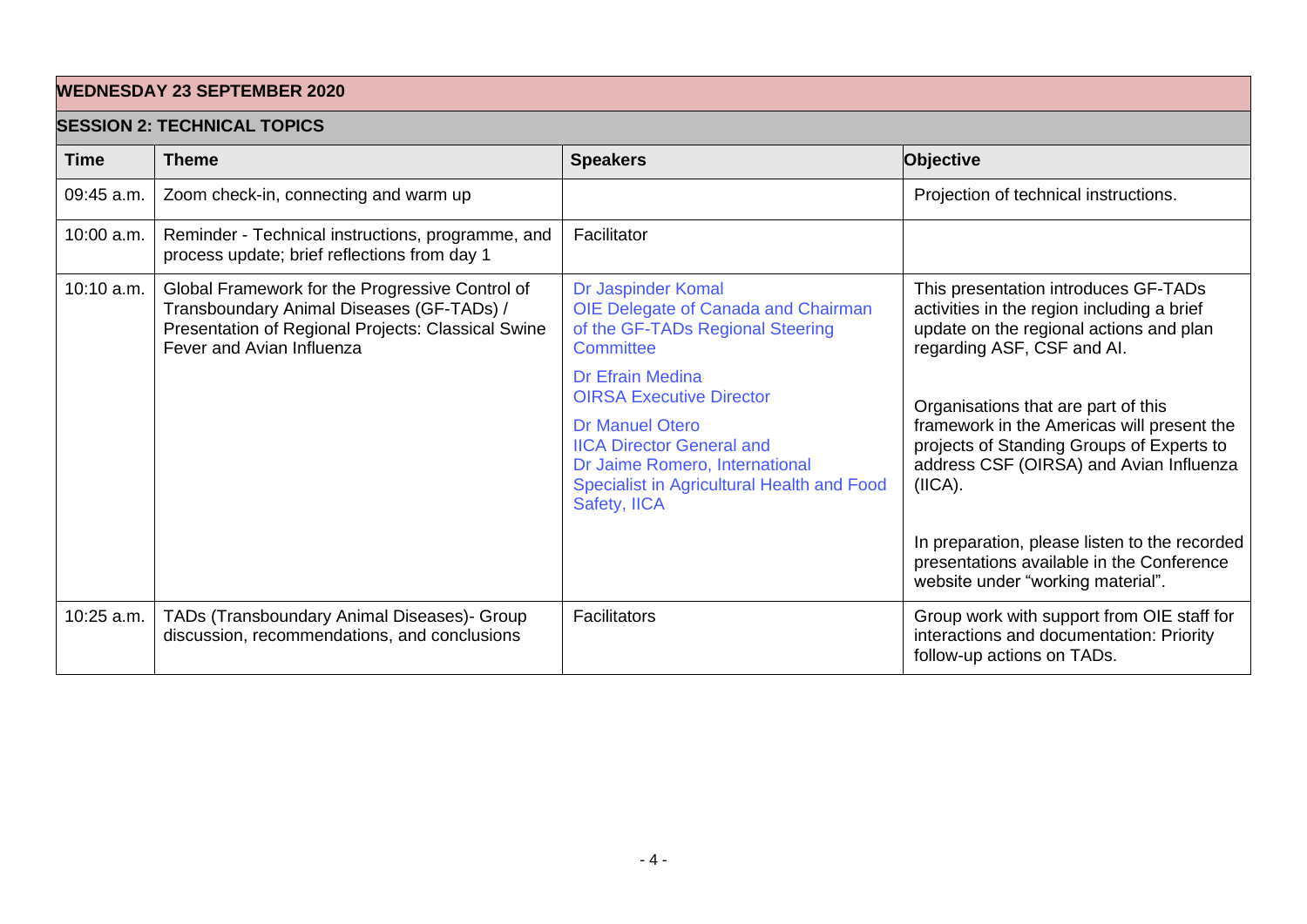| 10:40 a.m. | Antimicrobial Resistance and its impact on trade                                 | <b>Dr Maria Mesplet</b><br><b>European Union Regional RAM</b><br>Project Officer from the OIE Regional<br><b>Representation for the Americas</b> | This presentation will provide a brief<br>overview of the AMR activities in the region<br>and the OIE/EC AMR Project and its four<br>main pillars.                                                                |
|------------|----------------------------------------------------------------------------------|--------------------------------------------------------------------------------------------------------------------------------------------------|-------------------------------------------------------------------------------------------------------------------------------------------------------------------------------------------------------------------|
|            |                                                                                  | Dr Koen Van Dyck<br><b>Head of Unit for Bilateral</b><br>international relations<br><b>European Union</b>                                        | The approach to Antimicrobial Resistance<br>beyond its impact on animal and public<br>health will be also presented, focusing on its<br>potential impact on international trade in<br>animals and their products. |
|            |                                                                                  |                                                                                                                                                  | In preparation, please listen to the recorded<br>presentation available in the Conference<br>website under "working material".                                                                                    |
| 10:50 a.m. | AMR - Group discussion, recommendations, and<br>conclusions                      | <b>Facilitators</b>                                                                                                                              | Group work with support from OIE staff for<br>interactions and documentation: Priority<br>follow-up actions on AMR.                                                                                               |
| 11:10 a.m. | Regional strategic issues - quick plenary feedback<br>and key conclusions (chat) | Facilitator                                                                                                                                      |                                                                                                                                                                                                                   |
| 11:20 a.m. | <b>Break</b>                                                                     |                                                                                                                                                  |                                                                                                                                                                                                                   |
| 11:30 a.m. | OIE Strategy for Aquatic Animal Health                                           | Dr Alicia Gallardo Lagno<br>Vice President of the OIE Aquatic<br><b>Animal Health Standards Commission</b>                                       | This presentation will introduce the key<br>components of the strategy and their<br>specific relevance for the region as well as<br>the planned next steps and actions.                                           |
| 11:40 a.m. | Plenary interaction exercise                                                     | Facilitator                                                                                                                                      | Plenary interaction on country priorities in<br>this area and what they need from OIE.                                                                                                                            |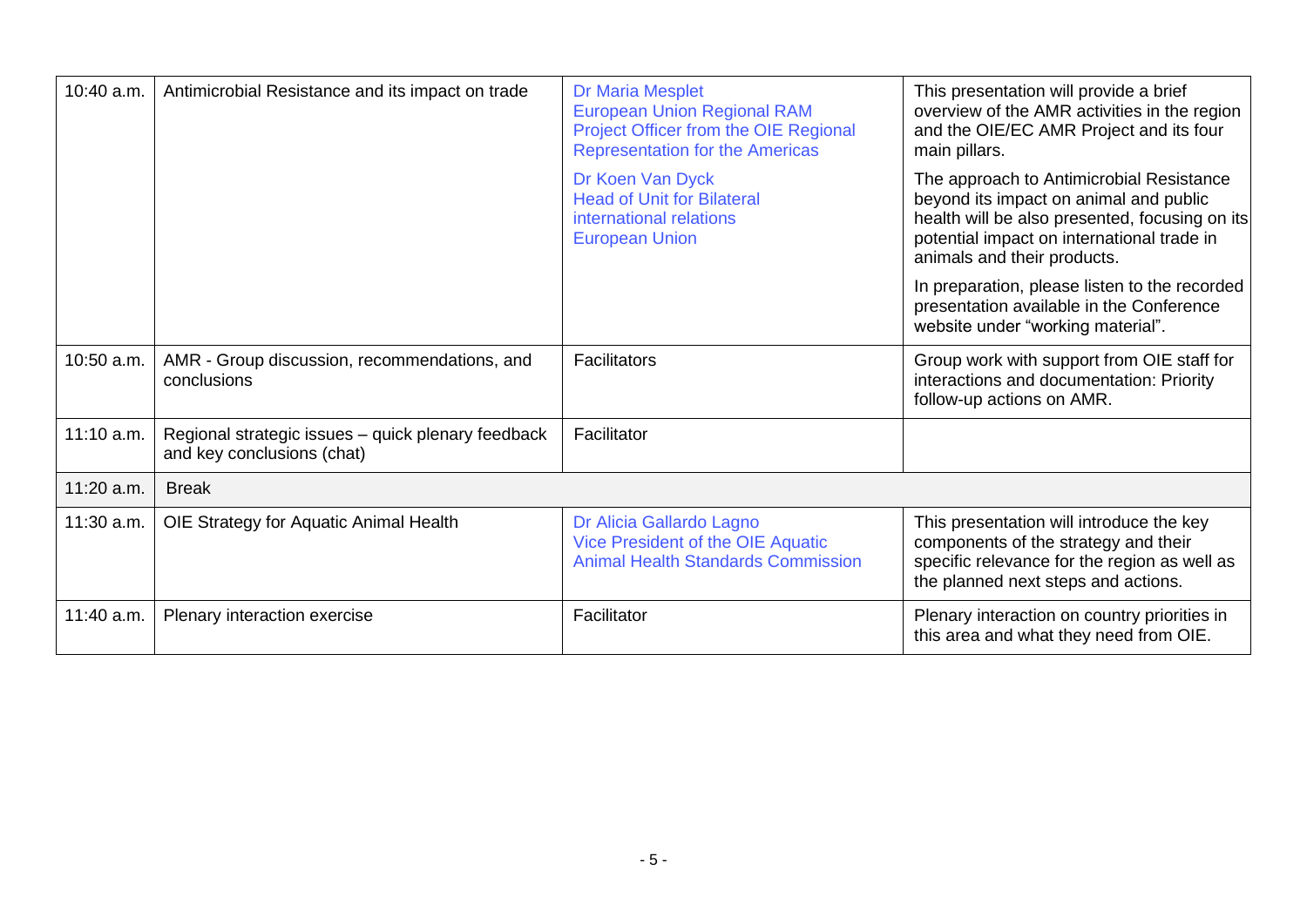| 11:50 a.m. | Progress in the implementation of the new OIE-<br>WAHIS system and summary of the disease<br>situation in the Region   | Dr Paula Cáceres<br><b>Head OIE World Animal Health</b><br><b>Information and Analysis Department</b><br><b>Dr Peter Melens</b><br>Deputy Head OIE World Animal Health<br><b>Information and Analysis Department</b> | This session will first use WAHIS data to<br>quickly cover the animal health situation in<br>the region, then it will introduce the new<br>OIE-WAHIS platform and what it can<br>provide thanks to the good reporting by<br>countries.<br>In preparation, please listen to the recorded<br>presentation and video, both available in the<br>Conference website under "working<br>material". |
|------------|------------------------------------------------------------------------------------------------------------------------|----------------------------------------------------------------------------------------------------------------------------------------------------------------------------------------------------------------------|---------------------------------------------------------------------------------------------------------------------------------------------------------------------------------------------------------------------------------------------------------------------------------------------------------------------------------------------------------------------------------------------|
| 12:00 p.m. | Plenary interaction exercise                                                                                           | Facilitator                                                                                                                                                                                                          | Plenary interaction on what countries can do<br>to exploit the information in WAHIS, i.e.<br>what information could Delegates use to<br>assist them in risk-based decisions on<br>particular animal health (and public health)<br>issues.                                                                                                                                                   |
| 12:10 p.m. | Required competencies of Veterinary Services in<br>the context of international trade: opportunities and<br>challenges | Dr Francisco D'Alessio<br>Deputy Head of Standards Department                                                                                                                                                        | A very brief introduction to the work done for<br>the OIE 2020 Technical Item.                                                                                                                                                                                                                                                                                                              |
| 12:15 p.m. | Reflections exercise                                                                                                   | Facilitator                                                                                                                                                                                                          | Short reflection on technical aspects of the<br>meeting.                                                                                                                                                                                                                                                                                                                                    |